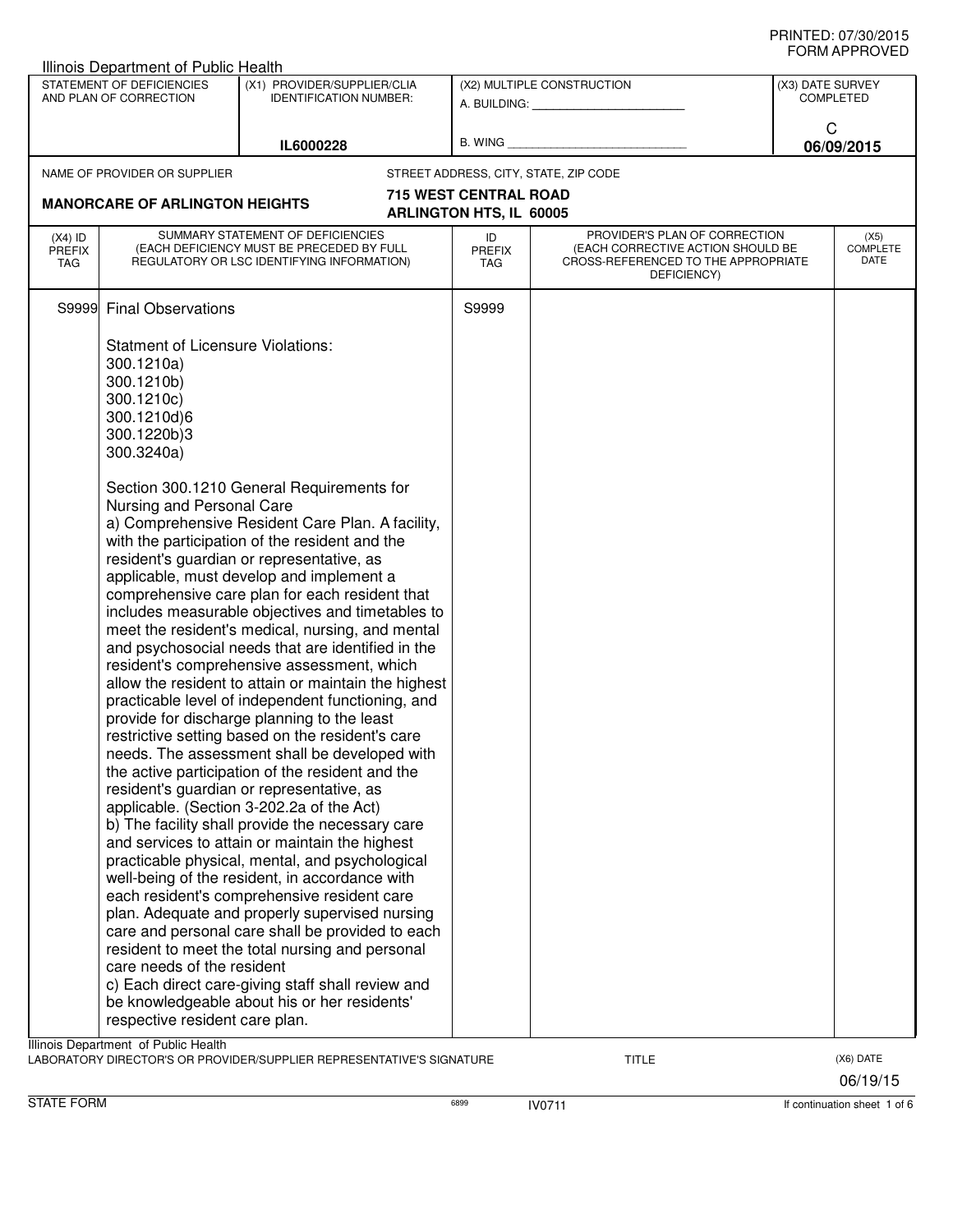## PRINTED: 07/30/2015 FORM APPROVED

|                                                     | Illinois Department of Public Health                                                                                                                                                                                  |                                                                                                                                                                                                                                                                                                                                                                                                                                                                                                                                                                                                                                                                                                                                                                                                                                                                                                                                                                                                                                                                                                                                                                                                                                                                                                                                                                                                                                                                                                                        |                                |                                                                                                                          |                                      |                                 |
|-----------------------------------------------------|-----------------------------------------------------------------------------------------------------------------------------------------------------------------------------------------------------------------------|------------------------------------------------------------------------------------------------------------------------------------------------------------------------------------------------------------------------------------------------------------------------------------------------------------------------------------------------------------------------------------------------------------------------------------------------------------------------------------------------------------------------------------------------------------------------------------------------------------------------------------------------------------------------------------------------------------------------------------------------------------------------------------------------------------------------------------------------------------------------------------------------------------------------------------------------------------------------------------------------------------------------------------------------------------------------------------------------------------------------------------------------------------------------------------------------------------------------------------------------------------------------------------------------------------------------------------------------------------------------------------------------------------------------------------------------------------------------------------------------------------------------|--------------------------------|--------------------------------------------------------------------------------------------------------------------------|--------------------------------------|---------------------------------|
| STATEMENT OF DEFICIENCIES<br>AND PLAN OF CORRECTION |                                                                                                                                                                                                                       | (X1) PROVIDER/SUPPLIER/CLIA<br><b>IDENTIFICATION NUMBER:</b>                                                                                                                                                                                                                                                                                                                                                                                                                                                                                                                                                                                                                                                                                                                                                                                                                                                                                                                                                                                                                                                                                                                                                                                                                                                                                                                                                                                                                                                           |                                | (X2) MULTIPLE CONSTRUCTION<br>A. BUILDING: A. BUILDING:                                                                  | (X3) DATE SURVEY<br><b>COMPLETED</b> |                                 |
|                                                     |                                                                                                                                                                                                                       | IL6000228                                                                                                                                                                                                                                                                                                                                                                                                                                                                                                                                                                                                                                                                                                                                                                                                                                                                                                                                                                                                                                                                                                                                                                                                                                                                                                                                                                                                                                                                                                              | B. WING                        |                                                                                                                          | C                                    | 06/09/2015                      |
|                                                     | NAME OF PROVIDER OR SUPPLIER                                                                                                                                                                                          |                                                                                                                                                                                                                                                                                                                                                                                                                                                                                                                                                                                                                                                                                                                                                                                                                                                                                                                                                                                                                                                                                                                                                                                                                                                                                                                                                                                                                                                                                                                        |                                | STREET ADDRESS, CITY, STATE, ZIP CODE                                                                                    |                                      |                                 |
|                                                     |                                                                                                                                                                                                                       |                                                                                                                                                                                                                                                                                                                                                                                                                                                                                                                                                                                                                                                                                                                                                                                                                                                                                                                                                                                                                                                                                                                                                                                                                                                                                                                                                                                                                                                                                                                        | <b>715 WEST CENTRAL ROAD</b>   |                                                                                                                          |                                      |                                 |
|                                                     | <b>MANORCARE OF ARLINGTON HEIGHTS</b>                                                                                                                                                                                 |                                                                                                                                                                                                                                                                                                                                                                                                                                                                                                                                                                                                                                                                                                                                                                                                                                                                                                                                                                                                                                                                                                                                                                                                                                                                                                                                                                                                                                                                                                                        | <b>ARLINGTON HTS, IL 60005</b> |                                                                                                                          |                                      |                                 |
| $(X4)$ ID<br><b>PREFIX</b><br><b>TAG</b>            |                                                                                                                                                                                                                       | SUMMARY STATEMENT OF DEFICIENCIES<br>(EACH DEFICIENCY MUST BE PRECEDED BY FULL<br>REGULATORY OR LSC IDENTIFYING INFORMATION)                                                                                                                                                                                                                                                                                                                                                                                                                                                                                                                                                                                                                                                                                                                                                                                                                                                                                                                                                                                                                                                                                                                                                                                                                                                                                                                                                                                           | ID<br><b>PREFIX</b><br>TAG     | PROVIDER'S PLAN OF CORRECTION<br>(EACH CORRECTIVE ACTION SHOULD BE<br>CROSS-REFERENCED TO THE APPROPRIATE<br>DEFICIENCY) |                                      | (X5)<br><b>COMPLETE</b><br>DATE |
| S9999                                               | Continued From page 1                                                                                                                                                                                                 |                                                                                                                                                                                                                                                                                                                                                                                                                                                                                                                                                                                                                                                                                                                                                                                                                                                                                                                                                                                                                                                                                                                                                                                                                                                                                                                                                                                                                                                                                                                        | S9999                          |                                                                                                                          |                                      |                                 |
|                                                     | and shall be practiced on a 24-hour,<br>seven-day-a-week basis:<br>and assistance to prevent accidents.<br><b>Services</b><br>each resident based on the resident's<br>Section 300.3240 Abuse and Neglect<br>resident | d) Pursuant to subsection (a), general nursing<br>care shall include, at a minimum, the following<br>6) All necessary precautions shall be taken to<br>assure that the residents' environment remains<br>as free of accident hazards as possible. All<br>nursing personnel shall evaluate residents to see<br>that each resident receives adequate supervision<br>Section 300.1220 Supervision of Nursing<br>b) The DON shall supervise and oversee the<br>nursing services of the facility, including:<br>3) Developing an up-to-date resident care plan for<br>comprehensive assessment, individual needs<br>and goals to be accomplished, physician's orders,<br>and personal care and nursing needs. Personnel,<br>representing other services such as nursing,<br>activities, dietary, and such other modalities as<br>are ordered by the physician, shall be involved in<br>the preparation of the resident care plan. The<br>plan shall be in writing and shall be reviewed and<br>modified in keeping with the care needed as<br>indicated by the resident's condition. The plan<br>shall be reviewed at least every three months.<br>a) An owner, licensee, administrator, employee or<br>agent of a facility shall not abuse or neglect a<br>Based upon observation, interview and record<br>review, the facility failed to implement fall<br>precautions intervention, to follow care plan<br>intervention for falls for monitoring a resident, to<br>provide staff training related to the facility's fall |                                |                                                                                                                          |                                      |                                 |
|                                                     | Illinois Department of Public Health                                                                                                                                                                                  | prevention program, to revised or review care                                                                                                                                                                                                                                                                                                                                                                                                                                                                                                                                                                                                                                                                                                                                                                                                                                                                                                                                                                                                                                                                                                                                                                                                                                                                                                                                                                                                                                                                          |                                |                                                                                                                          |                                      |                                 |
| <b>STATE FORM</b>                                   |                                                                                                                                                                                                                       |                                                                                                                                                                                                                                                                                                                                                                                                                                                                                                                                                                                                                                                                                                                                                                                                                                                                                                                                                                                                                                                                                                                                                                                                                                                                                                                                                                                                                                                                                                                        | 6899                           | <b>IV0711</b>                                                                                                            |                                      | If continuation sheet 2 of 6    |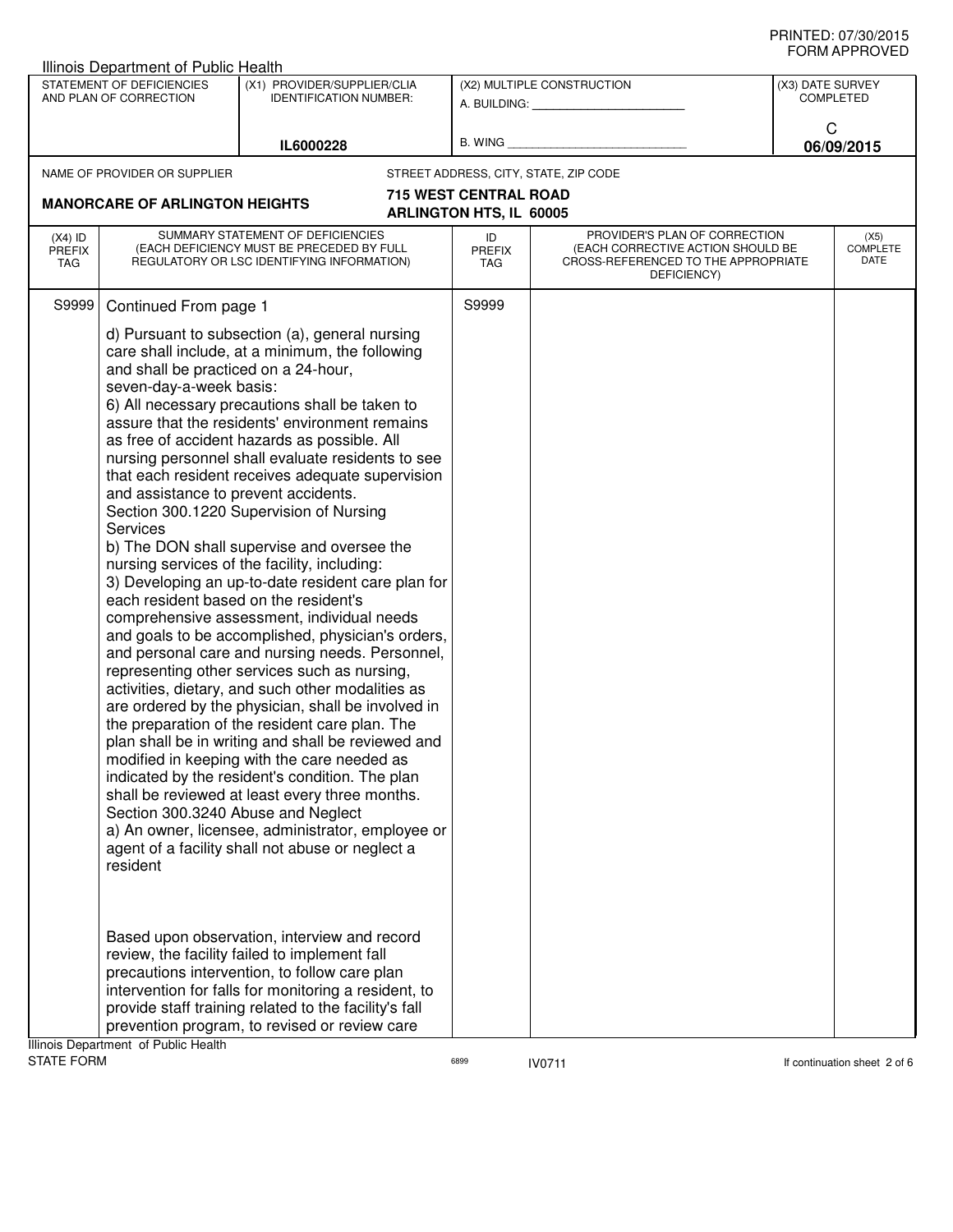|                                                                                      | Illinois Department of Public Health                                                                                                                                                                                                                                                                                                                                                                                                                                                                                                                                                                                                                                                                                                                                                                                                                                                                                                                                                                                                                                                                                                                                                                                                                                                                                                                                                                                                                                                                  |                                                                                                                              |                                |                                                                                                                          |                                      |                                 |
|--------------------------------------------------------------------------------------|-------------------------------------------------------------------------------------------------------------------------------------------------------------------------------------------------------------------------------------------------------------------------------------------------------------------------------------------------------------------------------------------------------------------------------------------------------------------------------------------------------------------------------------------------------------------------------------------------------------------------------------------------------------------------------------------------------------------------------------------------------------------------------------------------------------------------------------------------------------------------------------------------------------------------------------------------------------------------------------------------------------------------------------------------------------------------------------------------------------------------------------------------------------------------------------------------------------------------------------------------------------------------------------------------------------------------------------------------------------------------------------------------------------------------------------------------------------------------------------------------------|------------------------------------------------------------------------------------------------------------------------------|--------------------------------|--------------------------------------------------------------------------------------------------------------------------|--------------------------------------|---------------------------------|
| STATEMENT OF DEFICIENCIES<br>AND PLAN OF CORRECTION<br><b>IDENTIFICATION NUMBER:</b> |                                                                                                                                                                                                                                                                                                                                                                                                                                                                                                                                                                                                                                                                                                                                                                                                                                                                                                                                                                                                                                                                                                                                                                                                                                                                                                                                                                                                                                                                                                       | (X1) PROVIDER/SUPPLIER/CLIA                                                                                                  |                                | (X2) MULTIPLE CONSTRUCTION<br>A. BUILDING: A.                                                                            | (X3) DATE SURVEY<br><b>COMPLETED</b> |                                 |
|                                                                                      |                                                                                                                                                                                                                                                                                                                                                                                                                                                                                                                                                                                                                                                                                                                                                                                                                                                                                                                                                                                                                                                                                                                                                                                                                                                                                                                                                                                                                                                                                                       | IL6000228                                                                                                                    | B. WING                        |                                                                                                                          | C                                    | 06/09/2015                      |
|                                                                                      | NAME OF PROVIDER OR SUPPLIER                                                                                                                                                                                                                                                                                                                                                                                                                                                                                                                                                                                                                                                                                                                                                                                                                                                                                                                                                                                                                                                                                                                                                                                                                                                                                                                                                                                                                                                                          |                                                                                                                              |                                | STREET ADDRESS, CITY, STATE, ZIP CODE                                                                                    |                                      |                                 |
|                                                                                      |                                                                                                                                                                                                                                                                                                                                                                                                                                                                                                                                                                                                                                                                                                                                                                                                                                                                                                                                                                                                                                                                                                                                                                                                                                                                                                                                                                                                                                                                                                       |                                                                                                                              | <b>715 WEST CENTRAL ROAD</b>   |                                                                                                                          |                                      |                                 |
|                                                                                      | <b>MANORCARE OF ARLINGTON HEIGHTS</b>                                                                                                                                                                                                                                                                                                                                                                                                                                                                                                                                                                                                                                                                                                                                                                                                                                                                                                                                                                                                                                                                                                                                                                                                                                                                                                                                                                                                                                                                 |                                                                                                                              | <b>ARLINGTON HTS, IL 60005</b> |                                                                                                                          |                                      |                                 |
| $(X4)$ ID<br><b>PREFIX</b><br>TAG                                                    |                                                                                                                                                                                                                                                                                                                                                                                                                                                                                                                                                                                                                                                                                                                                                                                                                                                                                                                                                                                                                                                                                                                                                                                                                                                                                                                                                                                                                                                                                                       | SUMMARY STATEMENT OF DEFICIENCIES<br>(EACH DEFICIENCY MUST BE PRECEDED BY FULL<br>REGULATORY OR LSC IDENTIFYING INFORMATION) | ID<br>PREFIX<br><b>TAG</b>     | PROVIDER'S PLAN OF CORRECTION<br>(EACH CORRECTIVE ACTION SHOULD BE<br>CROSS-REFERENCED TO THE APPROPRIATE<br>DEFICIENCY) |                                      | (X5)<br><b>COMPLETE</b><br>DATE |
| S9999                                                                                | Continued From page 2                                                                                                                                                                                                                                                                                                                                                                                                                                                                                                                                                                                                                                                                                                                                                                                                                                                                                                                                                                                                                                                                                                                                                                                                                                                                                                                                                                                                                                                                                 |                                                                                                                              | S9999                          |                                                                                                                          |                                      |                                 |
|                                                                                      | plans after each resident's fall incident.<br>This failures affected two of three residents (R1,<br>R2) reviewed for falls in the sample of three.<br>As a result R1 had a fall and sustained a nose<br>fracture and cerebral bleed. Subsequently R1 had<br>a functional decline and significant decline in<br>activity participation.                                                                                                                                                                                                                                                                                                                                                                                                                                                                                                                                                                                                                                                                                                                                                                                                                                                                                                                                                                                                                                                                                                                                                                |                                                                                                                              |                                |                                                                                                                          |                                      |                                 |
|                                                                                      | Findings include:<br>1. Per face sheet, R1 was admitted to the facility<br>on 11/25/07 with diagnosis of dementia,<br>depressive disorder, hypertension and<br>osteoporosis. R1 was discharged to the hospital<br>on 6/1/15 and was re-admitted on 6/5/15.<br>R1's incident report of 6/01/15 documents in part<br>that R1 was observed lying on the floor, in hall<br>way, face down, with copious bleeding from open<br>are on the bridge of the nose on 6/1/15, at<br>5:30PM. The type of incident was documented<br>as, "Fall resulting in serious injury. " R1 was<br>sent to the hospital via 911 paramedics.<br>Hospital emergency records, dated 6/4/15<br>documents R1's diagnoses, after the incident as:<br>SAH (subarachnoid hemorrhage), nasal fracture<br>and nasal laceration.<br>CAA (care are worksheet) dated 1/5/15<br>documents in part: R1 is at risk for falls due to<br>multiple factors that include advanced dementia,<br>inability to verbalize her needs, unaware of safety<br>needs, inability to ambulate, requiring assistance<br>with ADLs (activities of daily living), incontinence<br>of bowel and bladder, meds and visual<br>impairment.<br>R1's fall care plan with a target date of 7/23/15<br>documents intervention in part: "Staff to keep<br>visual contact on patient at all times; If staff has to<br>leave area, ensure that another staff member is<br>alerted and move patient to a safe area where<br>monitoring can be effective; monitor closely as |                                                                                                                              |                                |                                                                                                                          |                                      |                                 |
| STATE FORM                                                                           | Illinois Department of Public Health                                                                                                                                                                                                                                                                                                                                                                                                                                                                                                                                                                                                                                                                                                                                                                                                                                                                                                                                                                                                                                                                                                                                                                                                                                                                                                                                                                                                                                                                  |                                                                                                                              | 6899                           | <b>IV0711</b>                                                                                                            |                                      | If continuation sheet 3 of 6    |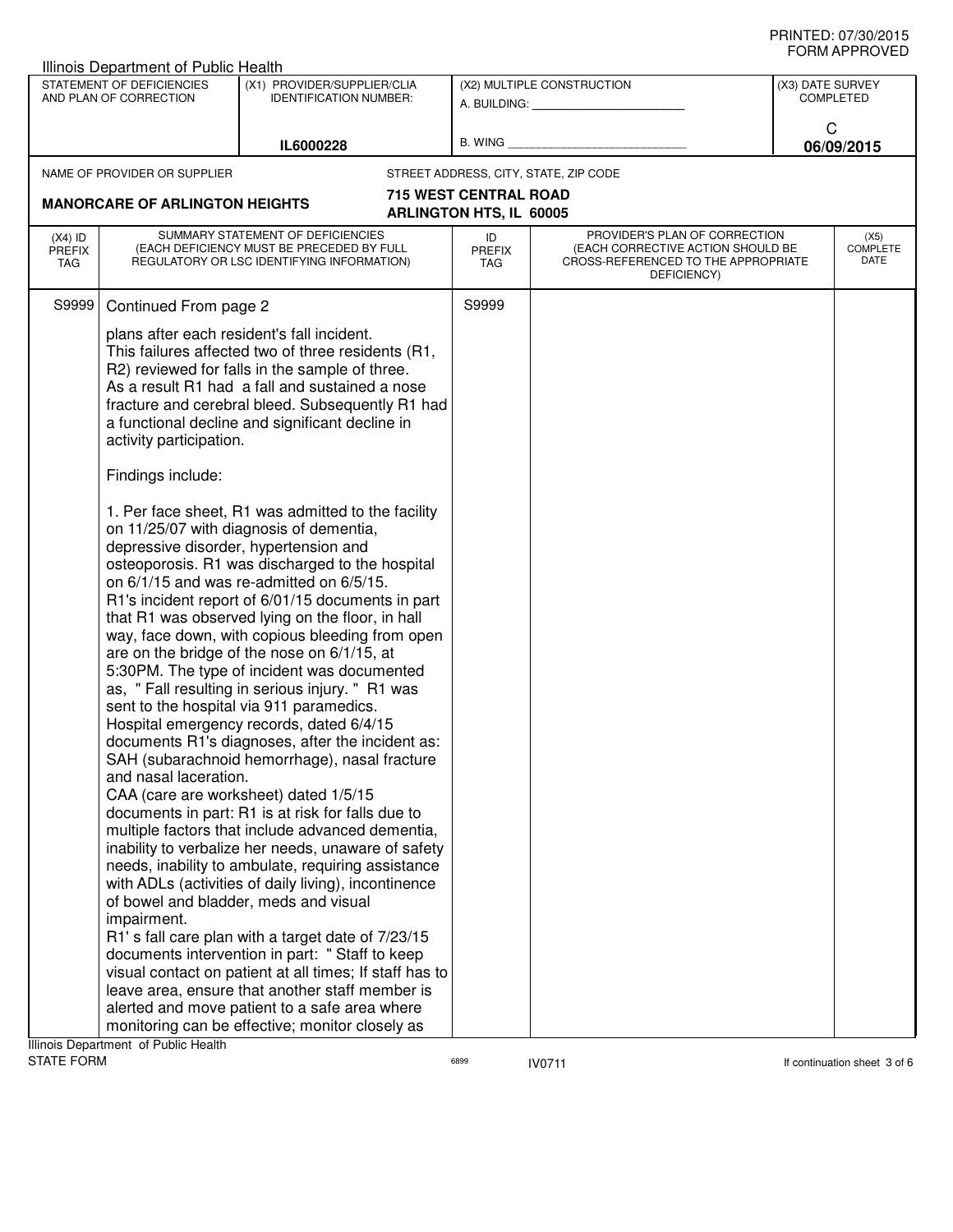## PRINTED: 07/30/2015 FORM APPROVED

|                                                                                                                                                                                                                                                                                                                                                                                                                                                                                                                                                                                                                                                                                                                                                                                                                                                                                                                                                                                                                                                                                                                                                                                                                                      | <b>Illinois Department of Public Health</b>         |                                                                                                                                                                                                                                                                                                                                                                                                                                                                                                                                                                                                                                                                                                                                                                                                                                              |                                |                                                                                                                          |                              |                                 |
|--------------------------------------------------------------------------------------------------------------------------------------------------------------------------------------------------------------------------------------------------------------------------------------------------------------------------------------------------------------------------------------------------------------------------------------------------------------------------------------------------------------------------------------------------------------------------------------------------------------------------------------------------------------------------------------------------------------------------------------------------------------------------------------------------------------------------------------------------------------------------------------------------------------------------------------------------------------------------------------------------------------------------------------------------------------------------------------------------------------------------------------------------------------------------------------------------------------------------------------|-----------------------------------------------------|----------------------------------------------------------------------------------------------------------------------------------------------------------------------------------------------------------------------------------------------------------------------------------------------------------------------------------------------------------------------------------------------------------------------------------------------------------------------------------------------------------------------------------------------------------------------------------------------------------------------------------------------------------------------------------------------------------------------------------------------------------------------------------------------------------------------------------------------|--------------------------------|--------------------------------------------------------------------------------------------------------------------------|------------------------------|---------------------------------|
|                                                                                                                                                                                                                                                                                                                                                                                                                                                                                                                                                                                                                                                                                                                                                                                                                                                                                                                                                                                                                                                                                                                                                                                                                                      | STATEMENT OF DEFICIENCIES<br>AND PLAN OF CORRECTION | (X1) PROVIDER/SUPPLIER/CLIA<br><b>IDENTIFICATION NUMBER:</b>                                                                                                                                                                                                                                                                                                                                                                                                                                                                                                                                                                                                                                                                                                                                                                                 |                                | (X2) MULTIPLE CONSTRUCTION<br>A. BUILDING: A. BUILDING:                                                                  | (X3) DATE SURVEY             | <b>COMPLETED</b>                |
|                                                                                                                                                                                                                                                                                                                                                                                                                                                                                                                                                                                                                                                                                                                                                                                                                                                                                                                                                                                                                                                                                                                                                                                                                                      |                                                     | IL6000228                                                                                                                                                                                                                                                                                                                                                                                                                                                                                                                                                                                                                                                                                                                                                                                                                                    | B. WING                        |                                                                                                                          | C                            | 06/09/2015                      |
|                                                                                                                                                                                                                                                                                                                                                                                                                                                                                                                                                                                                                                                                                                                                                                                                                                                                                                                                                                                                                                                                                                                                                                                                                                      | NAME OF PROVIDER OR SUPPLIER                        |                                                                                                                                                                                                                                                                                                                                                                                                                                                                                                                                                                                                                                                                                                                                                                                                                                              |                                | STREET ADDRESS, CITY, STATE, ZIP CODE                                                                                    |                              |                                 |
|                                                                                                                                                                                                                                                                                                                                                                                                                                                                                                                                                                                                                                                                                                                                                                                                                                                                                                                                                                                                                                                                                                                                                                                                                                      |                                                     |                                                                                                                                                                                                                                                                                                                                                                                                                                                                                                                                                                                                                                                                                                                                                                                                                                              | <b>715 WEST CENTRAL ROAD</b>   |                                                                                                                          |                              |                                 |
|                                                                                                                                                                                                                                                                                                                                                                                                                                                                                                                                                                                                                                                                                                                                                                                                                                                                                                                                                                                                                                                                                                                                                                                                                                      | <b>MANORCARE OF ARLINGTON HEIGHTS</b>               |                                                                                                                                                                                                                                                                                                                                                                                                                                                                                                                                                                                                                                                                                                                                                                                                                                              | <b>ARLINGTON HTS, IL 60005</b> |                                                                                                                          |                              |                                 |
| $(X4)$ ID<br><b>PREFIX</b><br><b>TAG</b>                                                                                                                                                                                                                                                                                                                                                                                                                                                                                                                                                                                                                                                                                                                                                                                                                                                                                                                                                                                                                                                                                                                                                                                             |                                                     | SUMMARY STATEMENT OF DEFICIENCIES<br>(EACH DEFICIENCY MUST BE PRECEDED BY FULL<br>REGULATORY OR LSC IDENTIFYING INFORMATION)                                                                                                                                                                                                                                                                                                                                                                                                                                                                                                                                                                                                                                                                                                                 | ID<br><b>PREFIX</b><br>TAG     | PROVIDER'S PLAN OF CORRECTION<br>(EACH CORRECTIVE ACTION SHOULD BE<br>CROSS-REFERENCED TO THE APPROPRIATE<br>DEFICIENCY) |                              | (X5)<br><b>COMPLETE</b><br>DATE |
|                                                                                                                                                                                                                                                                                                                                                                                                                                                                                                                                                                                                                                                                                                                                                                                                                                                                                                                                                                                                                                                                                                                                                                                                                                      | recent fall incident on 6/1/15.                     | patient self-propel and prompt patient to remain<br>seated in wheelchair when attempting to stand."<br>There is no evidence that the care plan was<br>revised or reviewed upon return to address the<br>On 6/9/15, at 12:42PM, E3 (C.N.A. /nursing<br>assistant) who took care of R1 on the day of<br>incident on 6/1/15 was interviewed. E3 stated that<br>he left R1 outside her room, in front of the nursing<br>station, and E3 proceeded to assist another<br>resident. E3 stated that there was no one at the<br>nursing station at that time and E3 did not alert<br>anyone before leaving R1 alone, unsupervised.<br>When asked if E3 knew if R1 was at risk for falls,<br>E3 stated, "I didn't know, but because (R1) had<br>a low bed, I know something was up. " E3 also<br>stated that he started to work at the facility in the |                                |                                                                                                                          |                              |                                 |
| past three months, and he did not receive any<br>form of training pertaining to fall prevention at the<br>facility. When asked if E3 knew the residents who<br>are at risk for falls, E3 stated, "No one told me."<br>E3 also stated that E3 stared to work at the<br>facility three months ago, but did not receive any<br>training related to fall prevention.<br>On 6/9/15, at 12:50PM, E4 (C.N.A.) who worked<br>with E3 was interviewed, E4 stated that before<br>the incident, R1 was bending forward and<br>appeared "like (R1) was catching something in<br>the air. " E4 stated that she saw an empty<br>wheelchair, with a gown on the floor, when she<br>was at the end of the hallway, so she went and<br>checked and that was when she found R1 on the<br>floor. There was no staff at the nursing station at<br>that time of the incident.<br>On 6/9/15, at 2:13PM, Z1 (attending physician)<br>was interviewed via telephone. Z1 stated that R1<br>is "pretty out of it" secondary to her diagnosis<br>of dementia. Z1 stated that R1 " definitely needs<br>supervision to prevent falls. " Z1 also said that<br>R1 has poor safety awareness, moves and<br>Illinois Department of Public Health<br><b>STATE FORM</b> |                                                     | 6899                                                                                                                                                                                                                                                                                                                                                                                                                                                                                                                                                                                                                                                                                                                                                                                                                                         | <b>IV0711</b>                  |                                                                                                                          | If continuation sheet 4 of 6 |                                 |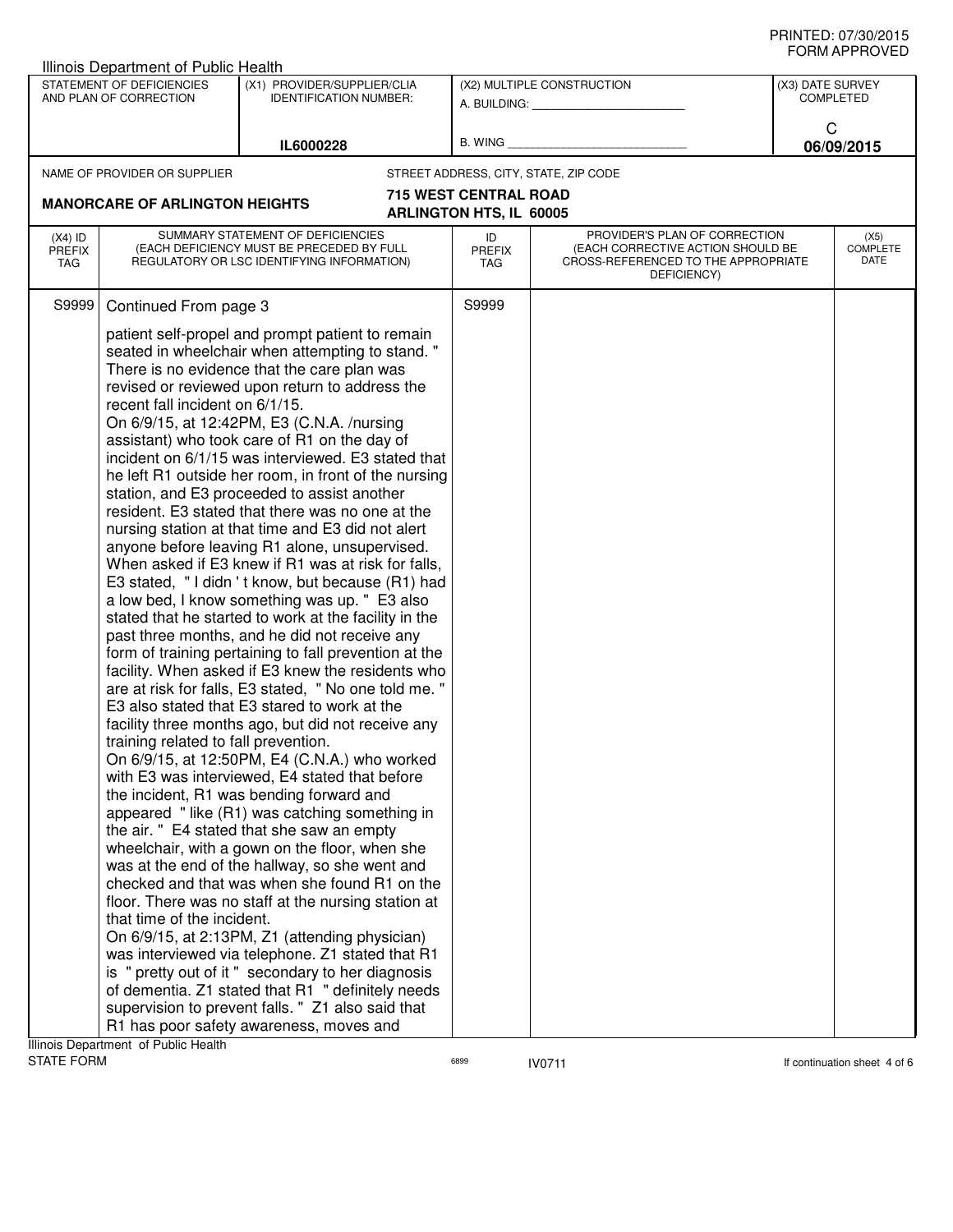## PRINTED: 07/30/2015 FORM APPROVED

|                                                                                                                     | <b>Illinois Department of Public Health</b>                                                                                                                                                                                                                                                                                                                                                                                                                                                                                                                                                                                                                                                                                                                                                                                                                                                                                                                                                                                                                                                                                                                                                                                                                                                                                                                                                                                                                                                                                                                                                                                                                                                                                                                                                                                                                                                                                                                                                                                                                                                                                                                                                                                                                                |           |                                               |                                                                                                                          |   |                                 |
|---------------------------------------------------------------------------------------------------------------------|----------------------------------------------------------------------------------------------------------------------------------------------------------------------------------------------------------------------------------------------------------------------------------------------------------------------------------------------------------------------------------------------------------------------------------------------------------------------------------------------------------------------------------------------------------------------------------------------------------------------------------------------------------------------------------------------------------------------------------------------------------------------------------------------------------------------------------------------------------------------------------------------------------------------------------------------------------------------------------------------------------------------------------------------------------------------------------------------------------------------------------------------------------------------------------------------------------------------------------------------------------------------------------------------------------------------------------------------------------------------------------------------------------------------------------------------------------------------------------------------------------------------------------------------------------------------------------------------------------------------------------------------------------------------------------------------------------------------------------------------------------------------------------------------------------------------------------------------------------------------------------------------------------------------------------------------------------------------------------------------------------------------------------------------------------------------------------------------------------------------------------------------------------------------------------------------------------------------------------------------------------------------------|-----------|-----------------------------------------------|--------------------------------------------------------------------------------------------------------------------------|---|---------------------------------|
| STATEMENT OF DEFICIENCIES<br>(X1) PROVIDER/SUPPLIER/CLIA<br>AND PLAN OF CORRECTION<br><b>IDENTIFICATION NUMBER:</b> |                                                                                                                                                                                                                                                                                                                                                                                                                                                                                                                                                                                                                                                                                                                                                                                                                                                                                                                                                                                                                                                                                                                                                                                                                                                                                                                                                                                                                                                                                                                                                                                                                                                                                                                                                                                                                                                                                                                                                                                                                                                                                                                                                                                                                                                                            |           | (X2) MULTIPLE CONSTRUCTION<br>A. BUILDING: A. | (X3) DATE SURVEY<br><b>COMPLETED</b>                                                                                     |   |                                 |
|                                                                                                                     |                                                                                                                                                                                                                                                                                                                                                                                                                                                                                                                                                                                                                                                                                                                                                                                                                                                                                                                                                                                                                                                                                                                                                                                                                                                                                                                                                                                                                                                                                                                                                                                                                                                                                                                                                                                                                                                                                                                                                                                                                                                                                                                                                                                                                                                                            | IL6000228 | B. WING_                                      |                                                                                                                          | C | 06/09/2015                      |
|                                                                                                                     |                                                                                                                                                                                                                                                                                                                                                                                                                                                                                                                                                                                                                                                                                                                                                                                                                                                                                                                                                                                                                                                                                                                                                                                                                                                                                                                                                                                                                                                                                                                                                                                                                                                                                                                                                                                                                                                                                                                                                                                                                                                                                                                                                                                                                                                                            |           | STREET ADDRESS, CITY, STATE, ZIP CODE         |                                                                                                                          |   |                                 |
|                                                                                                                     |                                                                                                                                                                                                                                                                                                                                                                                                                                                                                                                                                                                                                                                                                                                                                                                                                                                                                                                                                                                                                                                                                                                                                                                                                                                                                                                                                                                                                                                                                                                                                                                                                                                                                                                                                                                                                                                                                                                                                                                                                                                                                                                                                                                                                                                                            |           | <b>715 WEST CENTRAL ROAD</b>                  |                                                                                                                          |   |                                 |
|                                                                                                                     |                                                                                                                                                                                                                                                                                                                                                                                                                                                                                                                                                                                                                                                                                                                                                                                                                                                                                                                                                                                                                                                                                                                                                                                                                                                                                                                                                                                                                                                                                                                                                                                                                                                                                                                                                                                                                                                                                                                                                                                                                                                                                                                                                                                                                                                                            |           | <b>ARLINGTON HTS, IL 60005</b>                |                                                                                                                          |   |                                 |
| $(X4)$ ID<br><b>PREFIX</b><br>TAG                                                                                   |                                                                                                                                                                                                                                                                                                                                                                                                                                                                                                                                                                                                                                                                                                                                                                                                                                                                                                                                                                                                                                                                                                                                                                                                                                                                                                                                                                                                                                                                                                                                                                                                                                                                                                                                                                                                                                                                                                                                                                                                                                                                                                                                                                                                                                                                            |           | ID<br><b>PREFIX</b><br>TAG                    | PROVIDER'S PLAN OF CORRECTION<br>(EACH CORRECTIVE ACTION SHOULD BE<br>CROSS-REFERENCED TO THE APPROPRIATE<br>DEFICIENCY) |   | (X5)<br><b>COMPLETE</b><br>DATE |
| S9999                                                                                                               |                                                                                                                                                                                                                                                                                                                                                                                                                                                                                                                                                                                                                                                                                                                                                                                                                                                                                                                                                                                                                                                                                                                                                                                                                                                                                                                                                                                                                                                                                                                                                                                                                                                                                                                                                                                                                                                                                                                                                                                                                                                                                                                                                                                                                                                                            |           | S9999                                         |                                                                                                                          |   |                                 |
|                                                                                                                     | NAME OF PROVIDER OR SUPPLIER<br><b>MANORCARE OF ARLINGTON HEIGHTS</b><br>SUMMARY STATEMENT OF DEFICIENCIES<br>(EACH DEFICIENCY MUST BE PRECEDED BY FULL<br>REGULATORY OR LSC IDENTIFYING INFORMATION)<br>Continued From page 4<br>stands on her own while sitting on a wheelchair. "<br>Z1 added, " (R1) needs to be where you can see<br>her. " Z1 also said, "I don't know what<br>happened on that day. " When asked about the<br>diagnosis at the hospital, Z1 confirmed the<br>information obtained through record review of the<br>hospital records and Z1 also said that the family<br>made a realistic decision to place her on Hospice<br>care because R1 may not tolerate surgery.<br>On 6/9/15, at 3:30PM, E9 (activity director) stated<br>that R1 had significant decline with her activity<br>participation since return from the hospital. E9<br>stated that since re-admission on 6/5/15, R1 was<br>bedridden and the activity staff provides<br>one-to-one visits due to R1 's current bedridden<br>status. E9 presented documents titled "daily<br>activity/recreation participation " of R1. The<br>documents, dated 3/2015, 4/2015 and 5/2015,<br>denote that R1 actively participated in the<br>following activity programs which included<br>exercise/physical activity, pet visits, sensory<br>stimulation, and spiritual/religious events and<br>enjoyed family visits. MDS (minimum data set)<br>dated 4/2/15, section F documents that activities<br>(related to music, animals/pets, group sessions,<br>visits, religious and going out of the facility for<br>fresh air) were very important to her. Per<br>observation on 6/8/15, at 2:30PM, R1 was on<br>bed, sleeping.<br>On 6/9/15, at 3:36PM, E8 (nurse manager) stated<br>that R1 " is now on bedrest. " E8 said that there<br>is an obvious significant decline of R1 before the<br>incident and when R1 was re-admitted on 6/5/15.<br>E8 said that R1 used to be alert and gets up on a<br>wheelchair. E8's statement was confirmed with<br>review of R1's admission screening which<br>documents in part that R1 is dependent with all<br>her ADLs (activities of daily living). R1's MDS,<br>section G, dated 4/2/15 documents that R1<br>needed staff assistance, mostly one-person |           |                                               |                                                                                                                          |   |                                 |

ERSP **IV0711** IV0711 **If continuation sheet 5 of 6**